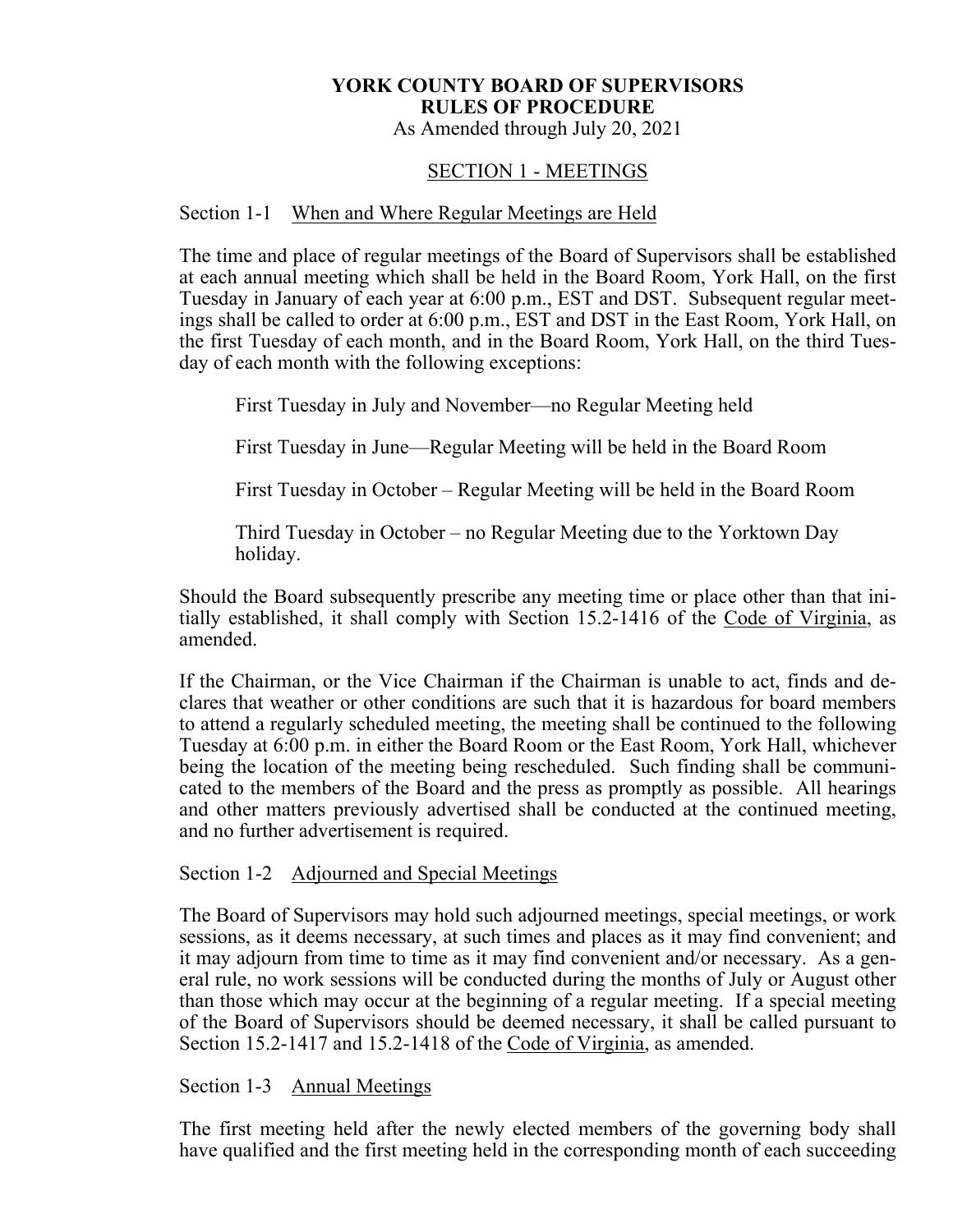year shall be known as the annual meeting.

#### Section 1-3.1 Annual Strategic Retreat

Due to the health emergency resulting from the coronavirus pandemic, making an assembly of the board, staff, and members of the public in one place unsafe because of the highly contagious nature of the pandemic, the annual strategic retreat is postponed and a new date considered in the future with proper notice.

#### Section 1-4 Quorum and Method of Voting

At any meeting a majority of the supervisors shall constitute a quorum. All questions submitted to the Board for decision shall be determined by a viva voce vote of a majority of the supervisors voting on any such question, unless otherwise provided by law. The name of each member voting and how he or she voted must be recorded. The Board of Supervisors has elected not to have a tie breaker as provided for by the Code of Virginia, and a tie vote on any motion shall be considered defeated as provided for in Section 15.2-1420. When a motion is made for a resolution to approve an application or request for a rezoning, special use permit, or other matter before the board and the subject of the public hearing, the failure of such motion shall be deemed equivalent to the adoption of a resolution to deny the application, request or other pending matter, and no further resolution to deny need be entertained.

#### Section 1-5 Procedure for Roll Call for Board Members

- (1) The Chairman of the Board of Supervisors shall cast the last vote.
- (2) The Members of the Board of Supervisors shall cast votes in district order on a rotating basis.

#### Section 1-6 Members Absenting Themselves from Meeting Prior to Adjournment

After the name of any member of the Board has been recorded as present at any meeting of the Board, the member shall not leave the meeting previous to adjournment unless by consent of the Board.

#### Section 1-7 Board to Sit with Open Doors

The Board of Supervisors shall sit with open or unlocked doors, and all persons conducting themselves in an orderly manner may attend the meetings. However, the Board may hold closed meetings as provided in the Virginia Freedom of Information Act.

#### Section 1-8 Closed Meetings

A closed meeting shall be held when necessary.

#### Section 1-9 Remote Participation in Board Meetings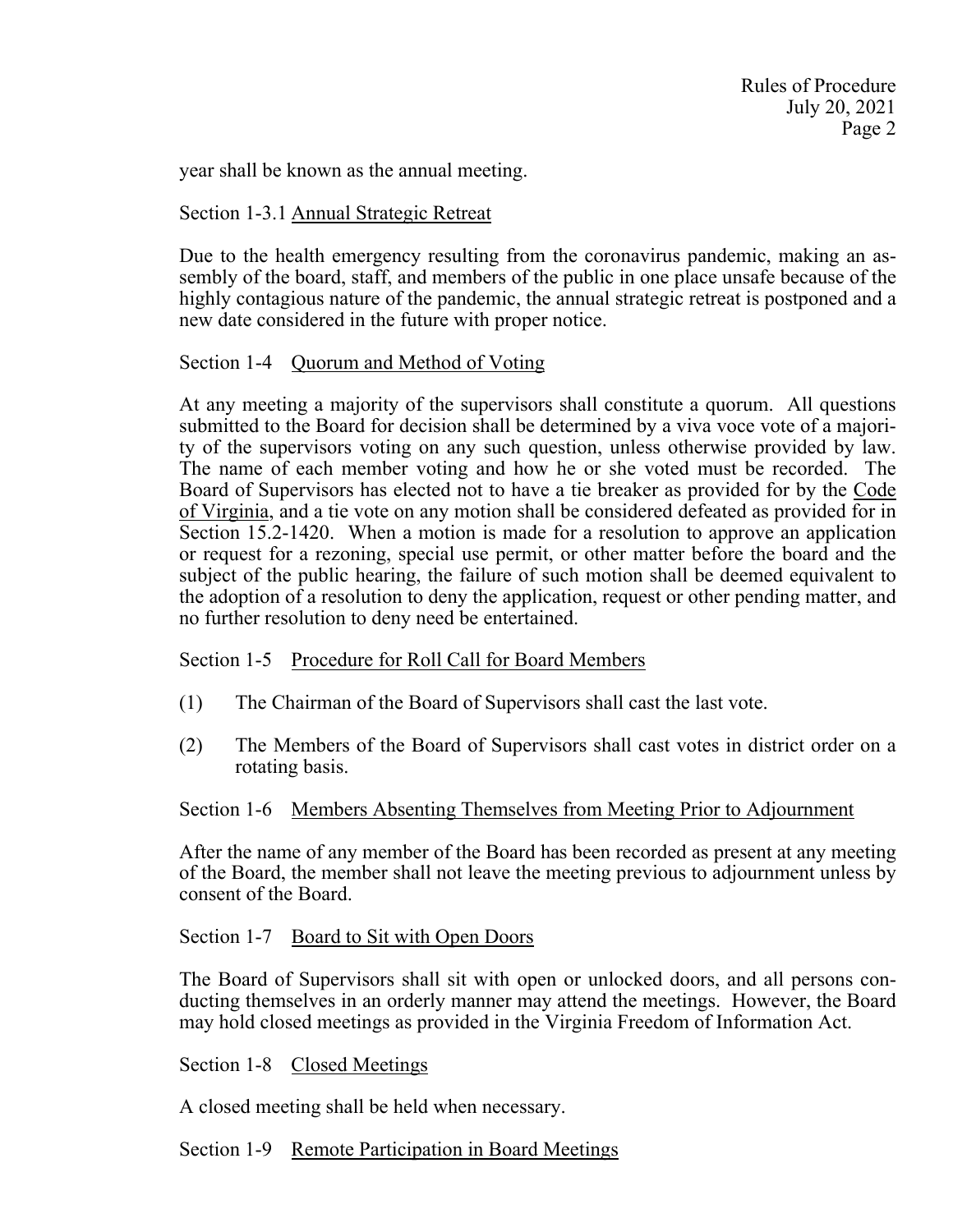A member of the Board may participate in a meeting of the Board through electronic communications from a remote location that is not open to the public as provided in Code of Virginia § 2.2-3708.2 subject to the following requirements:

(1) On or before the date of a meeting a supervisor wishing to participate from a remote location in a meeting of the Board shall notify the Board Chair that the supervisor is unable to attend the meeting due to:

- a. a personal matter, identifying with specificity the nature of the personal matter, or
- b. notify the Board Chair that a temporary or permanent disability or other medical condition that prevents the supervisor's physical attendance, or a family member's medical condition that requires the supervisor to provide care for such family member, thereby preventing the supervisor's physical attendance.

(2) If remote participation is approved, regardless of the reason the Board shall record in its minutes the remote location from which the absent supervisor participated, which remote location need not be open to the public. If remote participation is approved by reason of a personal matter, the minutes shall identify the specific nature of the personal matter cited by the supervisor. If remote participation is by reason of a temporary or permanent disability or medical matter, the Board's minutes shall record that the member participated through electronic communication means because of a disability or medical condition that prevented his attendance or because a family member's medical condition required the supervisor to provide care for such family member, thereby preventing the supervisor's physical attendance. If the absent supervisor's remote participation is by reason of a personal matter is disapproved because such participation would violate this policy, such disapproval shall be recorded in the Board's minutes with specificity.

(3) Remote participation by reason of a personal matter shall be limited in each calendar year to two meetings, or 25 percent of the meetings held per calendar year rounded up to the next whole number, whichever is greater.

(4) A quorum of the Board must be physically assembled at the primary or central meeting location.

(5) The Board shall make arrangements for the voice of the absent supervisor to be heard by all persons in attendance at the primary or central meeting location.

(6) In the event of a declaration of emergency issued by the Governor in accordance with Code of Virginia section 44-146.7 or by the Board in accordance with Code of Virginia section [44-146.21](https://44-146.21), the Board may meet without a quorum physically assembled at one location as provided in Code of Virginia section 2.2-3708.2(A)(3), provided that the catastrophic nature of the declared emergency makes it impractical or unsafe to assemble a quorum in a single location, and the purpose of the meeting is to address the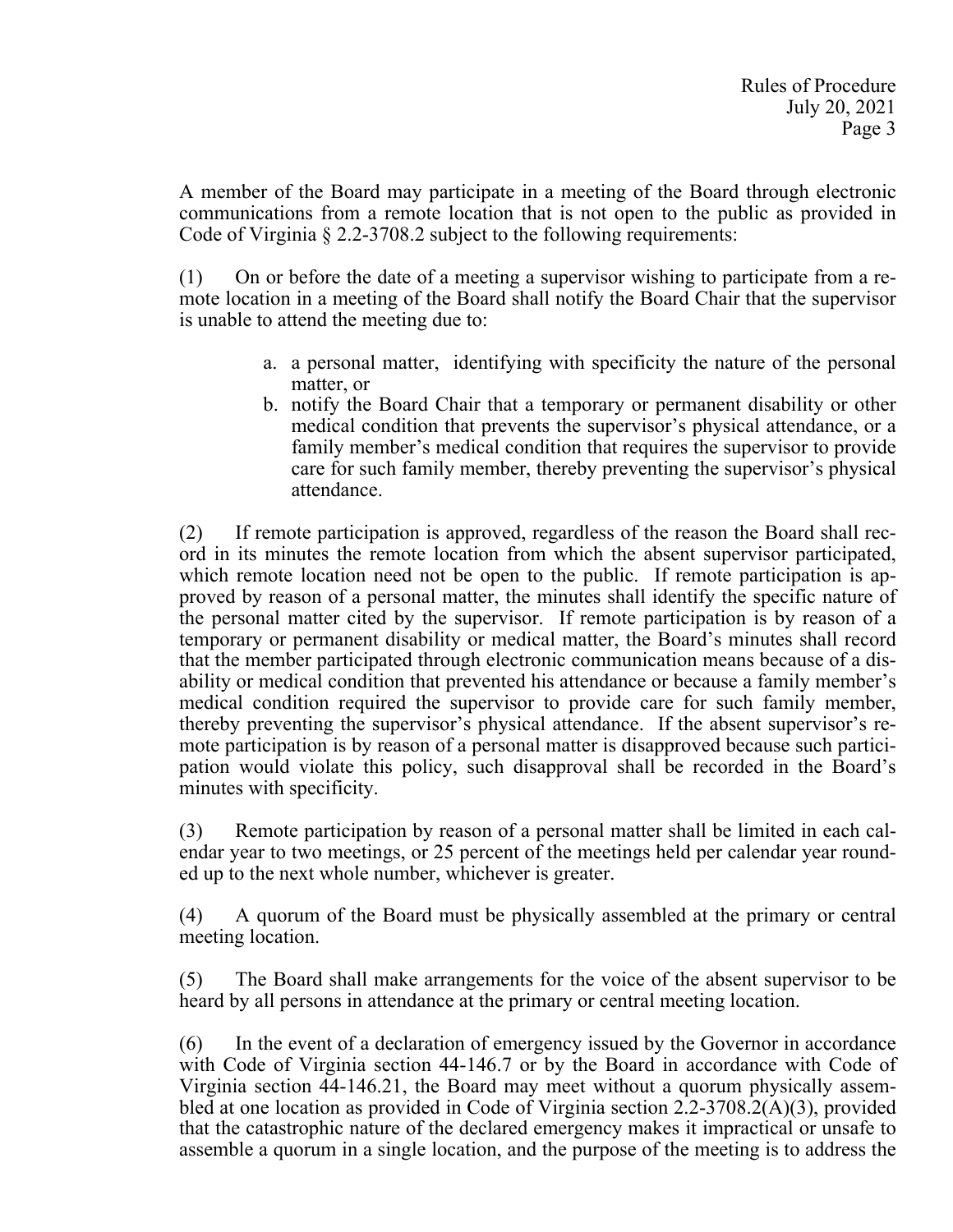emergency. In such event, the Board shall comply with the notice and public access requirements specified in Code of Virginia section 2.2-3708.2(A)(3). The nature of the emergency, the fact that the meeting was held by electronic communication means, and the type of electronic communication means by which the meeting was held shall be stated in the minutes.

(7) In the event of the adoption of or a continuation of a government ordinance pursuant to Code of Virginia section 15.2-1413 by reason of enemy attack or other disaster, the Board may approve remote participation by members on such terms and conditions as may appear necessary or expedient.

## SECTION 2 - OFFICERS

## Section 2-1 Election and Term of Chairman and Vice Chairman

At the annual meeting of the Board of Supervisors, the Board shall elect from its membership a Chairman and Vice Chairman, each of whom shall serve for a term of one year expiring on December 31, or until their respective successors shall have been elected. In the case of the absence from any meeting of the Chairman and Vice Chairman, the members present shall choose one of their number as temporary Chairman.

#### Section 2-2 Chair May Administer Oaths

The Chairman shall have power to administer an oath to any person concerning any matter submitted to the Board or connected with its powers and duties.

Section 2-3 Clerk

The Clerk of the Board shall be the County Administrator, whose duties and responsibilities shall be those set forth in State law or delegated by the Board of Supervisors.

Section 2-4 Parliamentarian

The County Attorney shall serve as the Parliamentarian.

Section 2-5 Preservation of Order

At meetings of the Board, the presiding officer shall preserve order and decorum.

## SECTION 3 - CONDUCT OF BUSINESS

Section 3-1 Order of Business

At regular meetings of the Board held on the first Tuesday of each month, the order of business shall be as follows, unless the Board by unanimous consent or by a resolution adopted at a prior meeting agrees to a modification: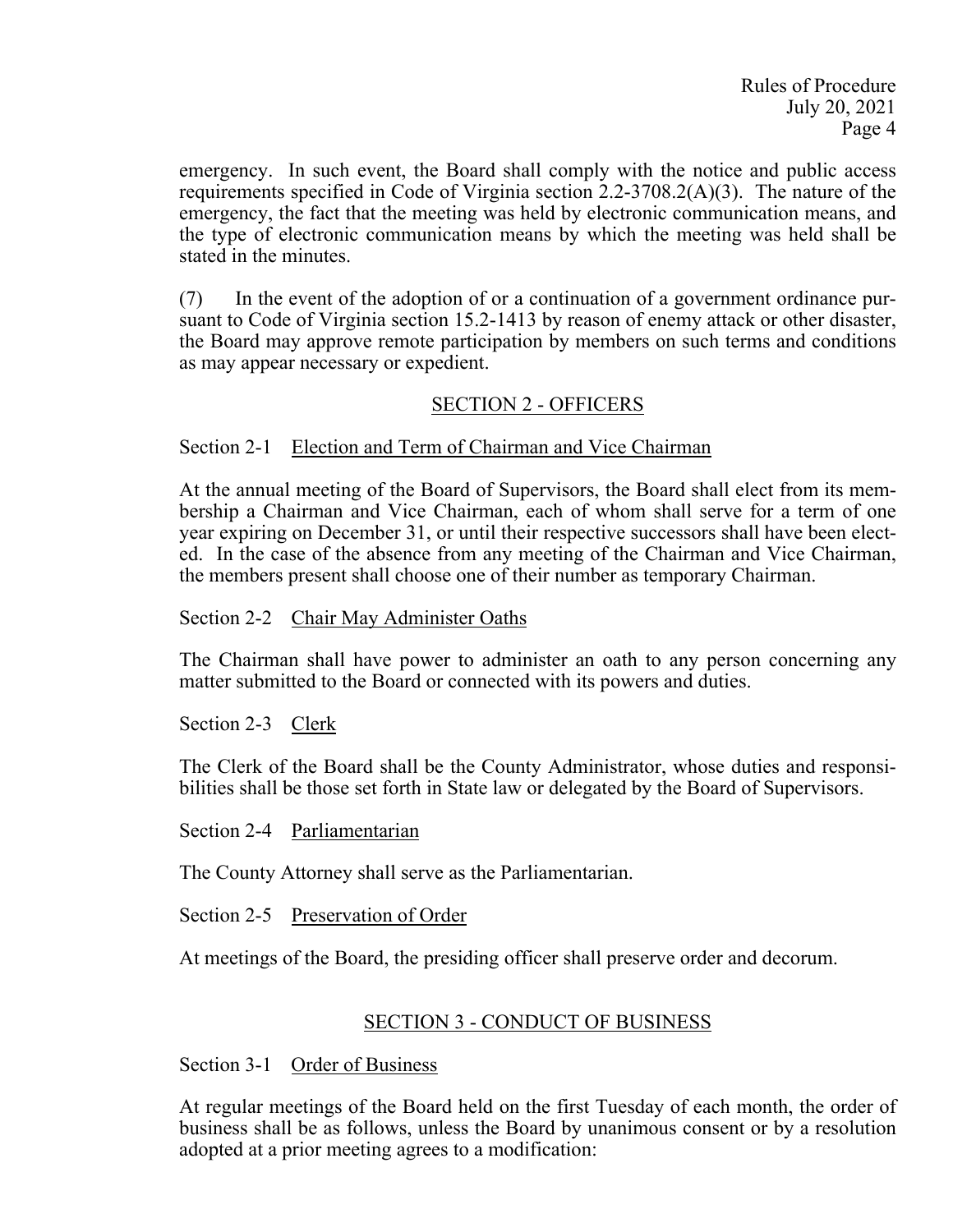- (a) Call to Order
- (b) Roll Call of Members
- (c) Work Session
- (d) Consent Calendar
- \*(e) Open Discussion

At regular meetings of the Board held on the third Tuesday of each month, the order of business shall be as follows, unless the Board by unanimous consent or by a resolution adopted at a prior meeting agrees to a modification:

- (a) Call to Order
- (b) Invocation
- (c) Pledge of Allegiance
- (d) Roll Call of Members
- (e) Presentations
- (f) Citizens Comment Period
- (g) Reports, Requests, and Recommendations of the County Attorney
- (h) Reports, Requests, and Recommendations of the County Administrator
- \*(i) Matters Presented by the Board
- (j) Public Hearings (7:00 p.m.)
- (k) Unfinished Business
- (l) Consent Calendar
- (m) New Business
- (n) Closed Meeting

\*This time is generally used for individual Board members to share information with other members of the Board and the public. Items presented under this heading requiring action will be for future agenda items or for additional information from staff members only. No item presented under this heading or at any point during the meeting will be acted upon at the meeting at which presented unless it is with the unanimous consent of the Board that the item be put on the floor for action. However, such item shall be scheduled for Board action at a subsequent meeting within a reasonable period of time based upon a majority consent of the Board or unless withdrawn by the advocate Board member.

Prior to the agenda being prepared, a member of the Board may contact the Clerk and have an item included under this heading. The County Administrator shall prepare a memorandum which will inform other members of the Board of the particulars pertaining to this item.

# Section 3-1.1 Consent Calendar

The Consent Calendar shall be introduced by a motion "To approve the Consent Calendar," and shall be considered by the Board as a single item.

On objection by any member of the Board of Supervisors to the inclusion of any item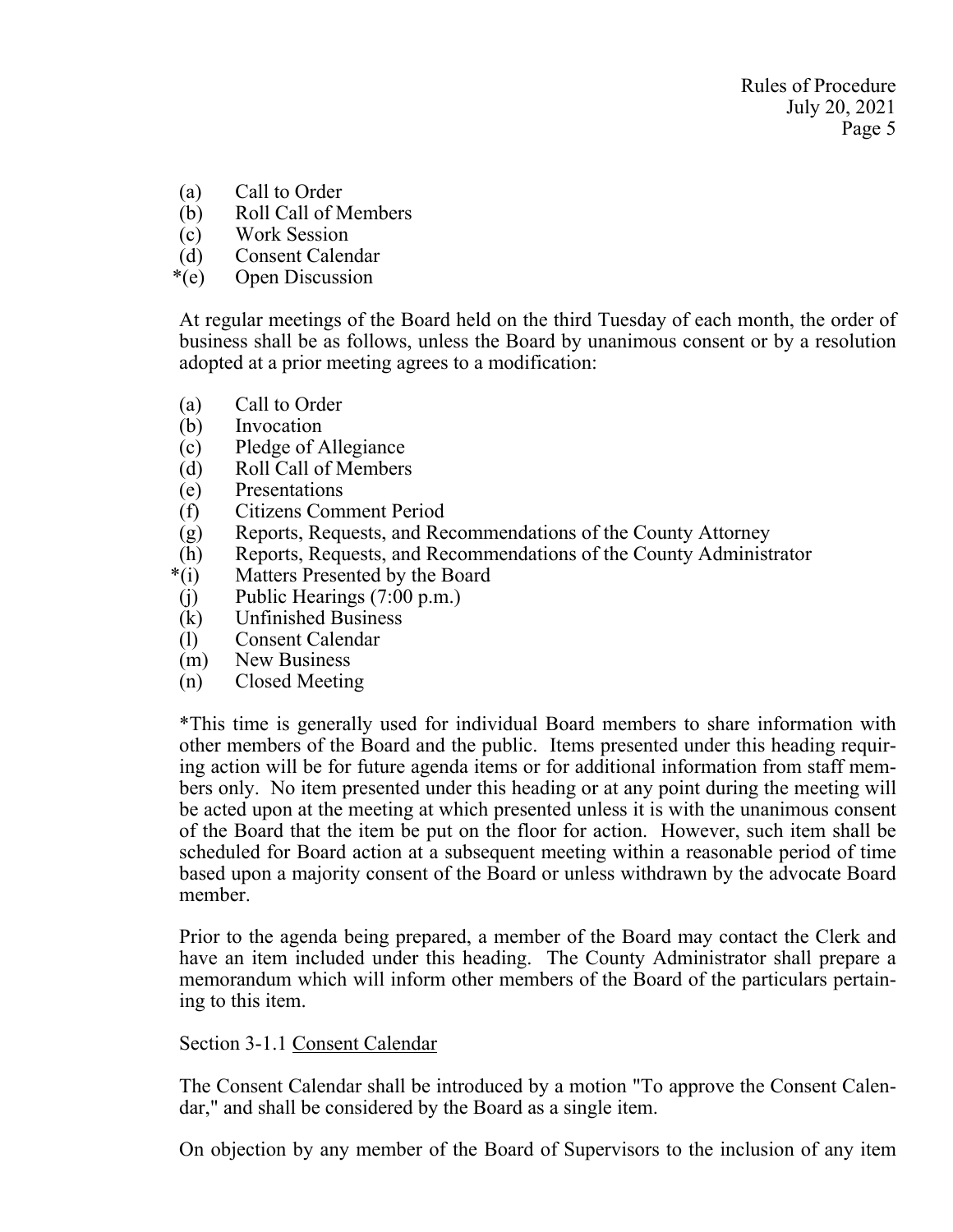on the Consent Calendar, that item shall be removed from the Consent Calendar forthwith. Such objection may be recorded at any time prior to voting on the motion to approve the Consent Calendar. All such items shall be considered individually, in the order in which they were removed, immediately following consideration and adoption of the Consent Calendar. Notwithstanding, a Board member may ask for discussion of one or more items of the Consent Calendar without removal of that item from the Consent Calendar.

Approval of the motion to approve the Consent Calendar shall constitute approval, adoption, or enactment of each motion, resolution, ordinance, or other item of business thereon, exactly as if each had been acted upon individually.

## Section 3-2 Manner of Addressing Board Generally; Speaking Only on Question Before Board

- (1) Any person, including Board members, who speaks to the Board shall address the Chair and shall confine comments to the question before the Board.
- (2) No person in attendance at a meeting of the Board shall be permitted to address the Board while the members are considering any motion, resolution or ordinance preliminary to a vote on the same, except at the discretion of the Chair.
- (3) During those times when the public is addressing the Board, the Chair shall appoint a timekeeper who shall notify speakers and the Board that the allotted time for addressing the Board has expired. Speakers shall conclude their remarks at that time unless the consent of the Board is affirmatively given to extend the speaker's allotted time.
- (4) All presentations to the Board shall normally be limited to no more than 10 minutes, except as hereinafter provided.

## Section 3-3 Use of Offensive Language or Gestures; Sectarian or Political Discussion

No member of the Board shall in debate at any meeting of the Board use any language or gesture calculated to offend or insult another member. No discussion of a sectarian or partisan character shall be allowed at meetings of the Board.

## Section 3-4 Priority in Speaking to Board

When two or more members of the Board wish to speak at the same time, the Chairman shall name the one to speak.

## Section 3-5 Speaking More than Once on Same Subject

In any debate before the Board, no member of the Board shall speak more than once on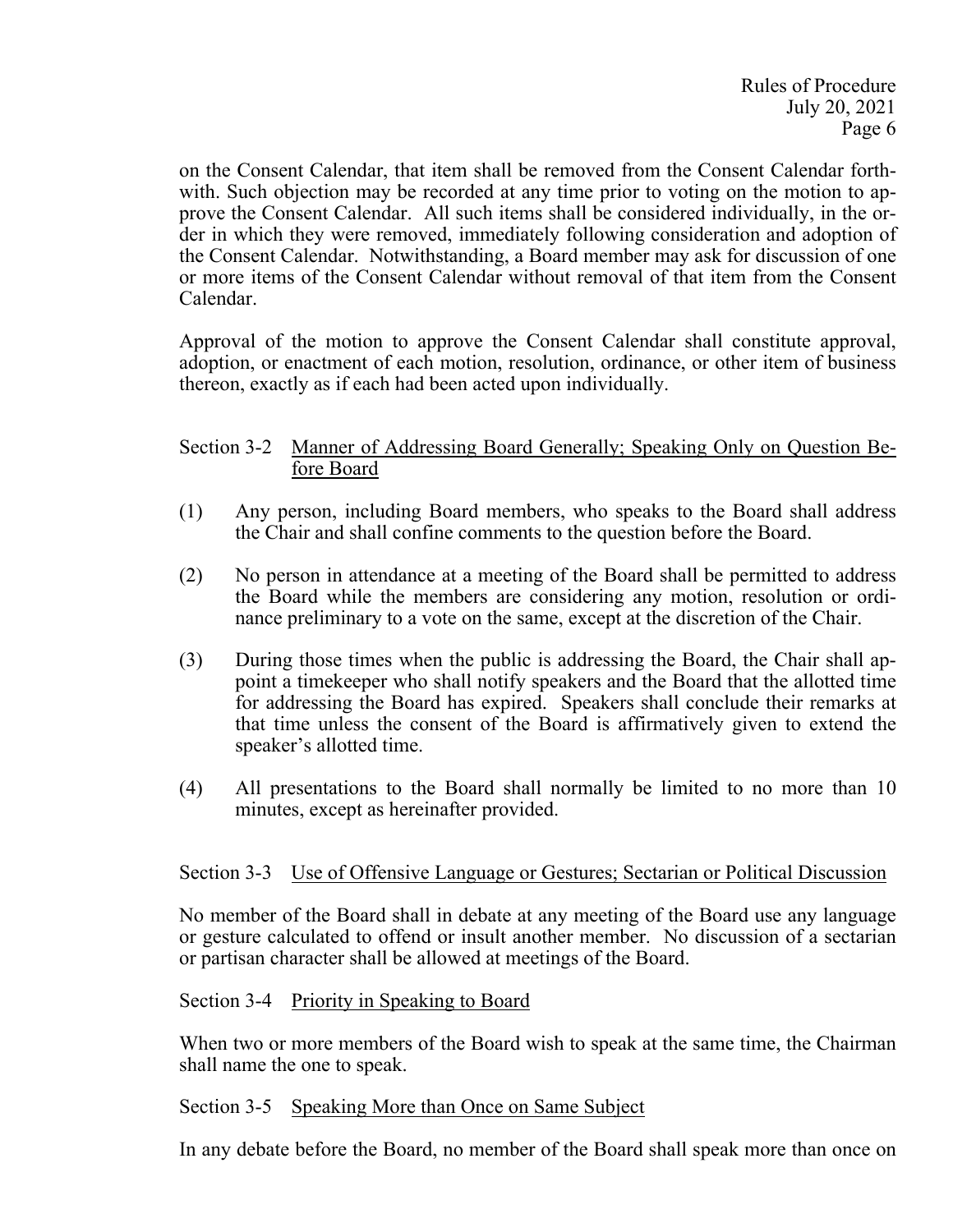the same question until all the others have spoken who desire to do so unless by consent of the Board.

Section 3-6 Form of Petitions, etc.

Every petition, communication, or address to the Board shall be in respectful language and, except in cases where it is otherwise allowed, shall be in writing.

Section 3-7 Motions

No proposition shall be entertained by the Chairman until a motion for the same has been duly made, except that matters appearing on the agenda may be discussed during presentation of that matter without a motion having first been made. No motion shall require a second. The Chairman may make a motion without vacating the Chair.

Section 3-8 Decision on Points of Order

The Chairman, when presiding at a meeting of the Board, without vacating the Chair, may give reasons for any decision made by the Chair on any point of order, and such decision shall be made without debate.

Section 3-9 Same; Appeal to Board

Any member of the Board may appeal to the Board from the decision of the Chairman on any question of order, a majority vote of those present being necessary to over-rule the Chairman.

Section 3-10 Motion to Adjourn

At a meeting of the Board, a motion to adjourn shall be always in order and shall be decided without debate.

Section 3-11 Motions While a Question is Under Debate

When a question is under debate at a meeting of the Board, no motion shall be received unless it be one to amend, to commit or refer to a committee, to postpone, to ask for the previous question, to make a substitute motion, to lay on the table, to recess, or to adjourn.

Section 3-12 Reconsideration of Motions, etc., Upon Which Vote Has Been Announced

At any meeting of the Board, when any vote upon any motion, resolution, ordinance, or question has been announced, it may be reconsidered on the motion of any member who voted with the prevailing side, provided that such motion shall be made at the session of the Board at which it was decided. Such motion shall be decided by a majority of the votes of the members present, unless a greater number of votes was required to pass the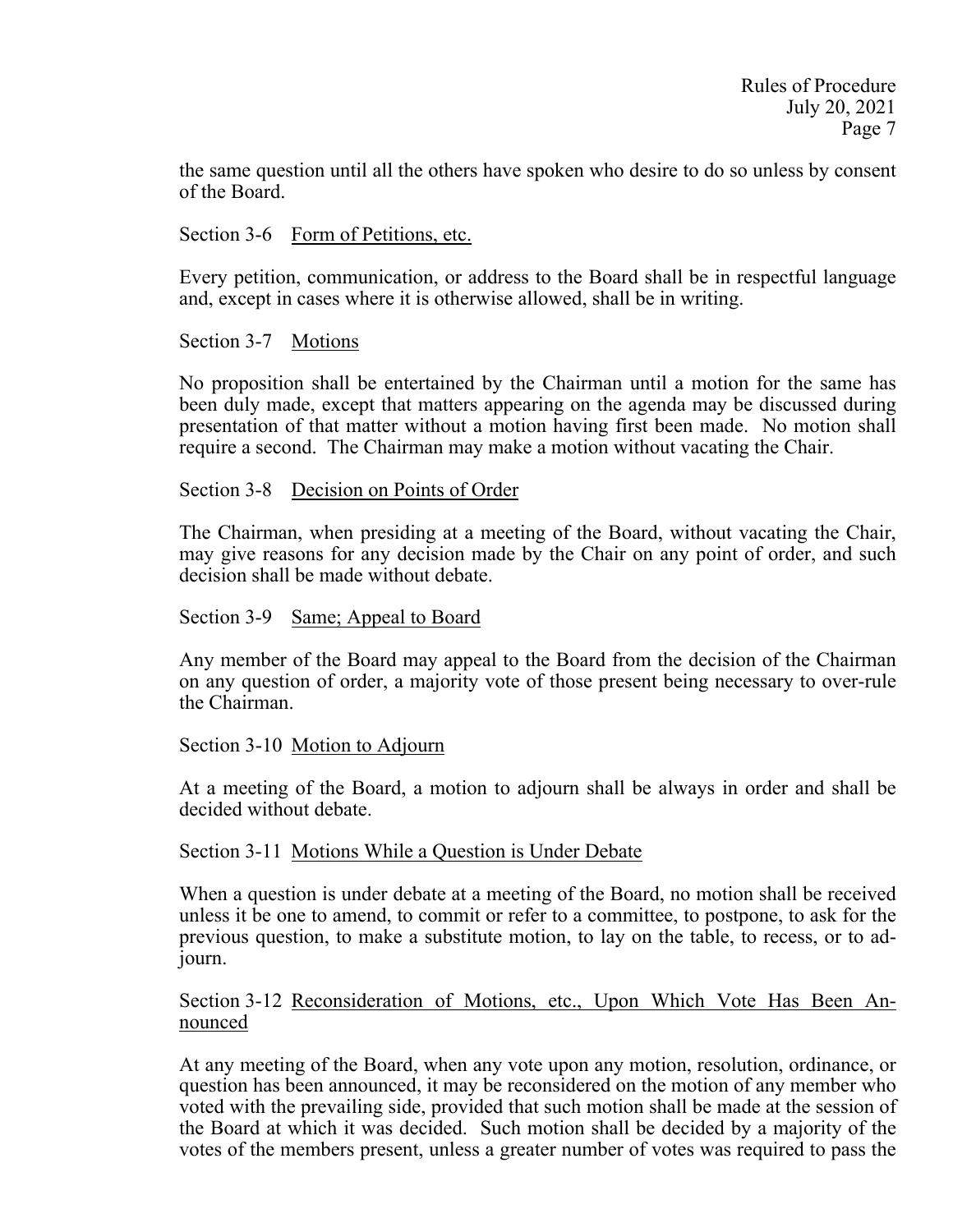measure, in which event the motion to reconsider shall not prevail, except upon the vote of as great a number of members as was required to pass the measure.

For the purpose of this Section, "session" shall include any adjourned or special meeting occurring prior to the next Regular Meeting.

## Section 3-13 Suspending Rules

The rules of the Board may be suspended with the unanimous concurrence of the members present.

## Section 3-14 Robert's Rules of Order

The proceedings of the Board, except as otherwise provided in the Rules of Procedure and by applicable State law, shall be governed by Robert's Rules of Order as applied to "small boards and committees".

# SECTION 4 - PUBLIC HEARINGS

# Section 4-1 Speakers

At every public hearing, speakers wishing to address the Board shall clearly state their name and address. All speakers, except as hereinafter provided, shall limit their remarks to three (3) minutes. Speakers may not yield any unused portion of their speaking time to others. The applicant in a land use case and/or his/her representative(s) shall be allowed a maximum of ten (10) minutes to present their case. Each speaker shall be limited to one appearance at each public hearing, except at the discretion of the Chair, and only after all other speakers have been given an opportunity to be heard on the subject being considered.

The order of business for public hearings shall be:

- staff presentation followed by questions from the Board
- -- applicant's presentation (if any) followed by questions from the Board
- -- public comments

Following the staff and applicant presentations, each Board Member shall be allowed 5 minutes to ask questions of the staff or of the applicant.

## Section 4-2 Board Members' Participation

While a speaker is utilizing their 3-minute speaking limit during a public hearing, Board members will not question the speaker or ask questions of staff until they have completed their comments.

Section 4-3 Close of Hearing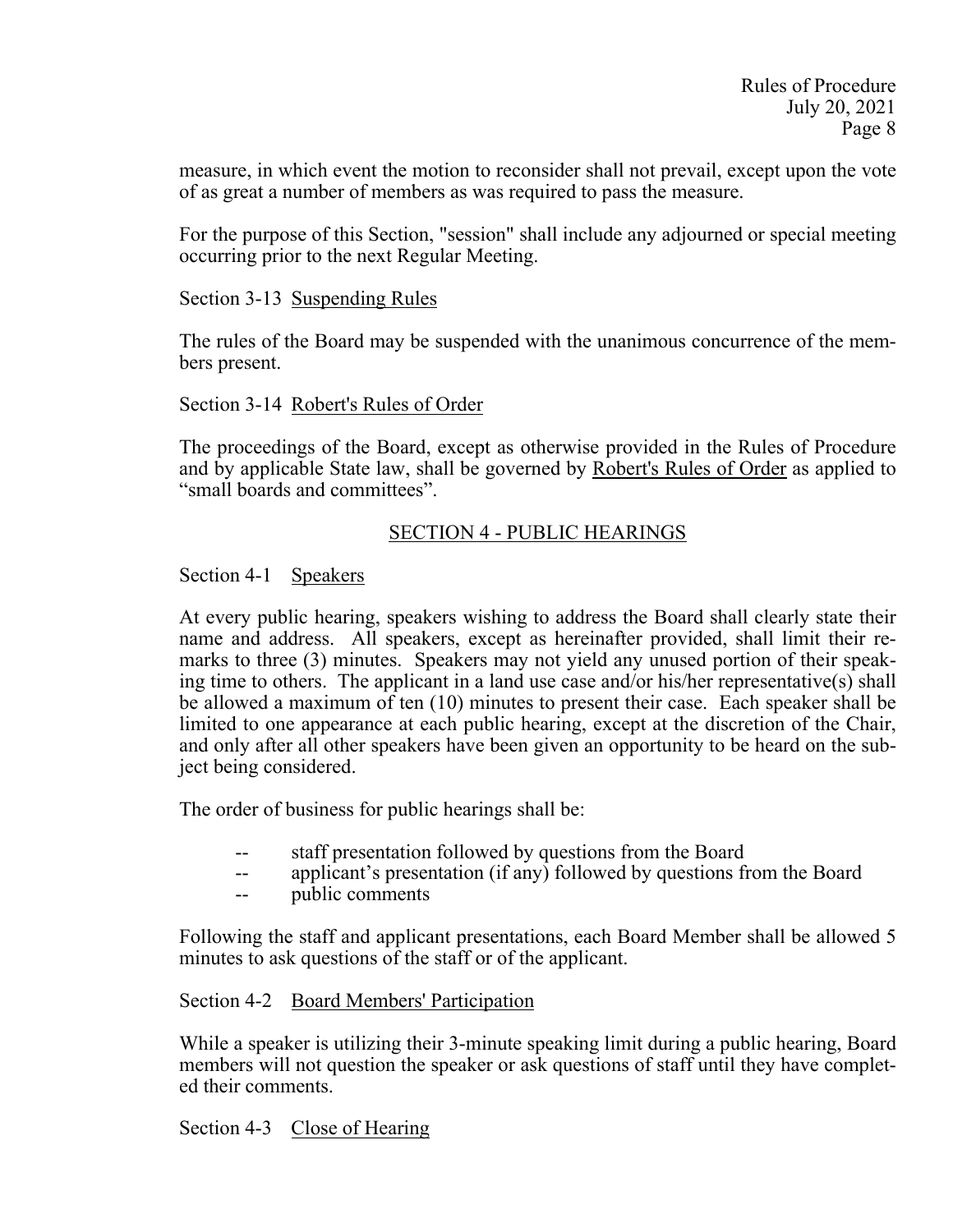When a public hearing shall have been closed by the order of the Chairman of the Board, no further public comments are in order.

## SECTION 5 - AGENDA

#### Section 5-1 Preparation

The Clerk shall prepare an Agenda for each regular meeting conforming to the order of business specified in Section 3-1 under Order of Business. Except as permitted at the discretion of the Clerk, every item to be placed on the Agenda shall be received in the Office of the County Administrator before the close of the work day on the Thursday two weeks prior to any regular meeting of the Board. Prior to publication of the agenda, the Clerk shall coordinate recommended agenda subjects for approval with the Chairman, or with the Vice Chairman in the Chairman's absence.

Section 5-2 Delivery

The agenda shall be received by each member of the Board and the Attorney to the Board at least 48 hours prior to the meeting.

Section 5-3 Posting

A copy of the Agenda shall be posted on the door to York Hall at least 48 hours prior to the meeting.

Section 5-4 Copies

The Clerk to the Board shall prepare or cause to be prepared extra copies of the Agenda and shall make the same available to the public in the Office of the County Administrator at the same time the Agenda is posted pursuant to Section 5-3. The Clerk shall also have copies available at each meeting.

Section 5-5 Request to Appear Before the Board of Supervisors

Any citizen (individual, firm, association, or corporation) desiring to appear before the Board of Supervisors shall make a request to the Clerk or the Clerk's designee and receive approval; however, no written application or approval shall be required in order to speak to the Board during Citizens Comment Period or at public hearings. Section 5-5.1 Citizens Comment Period

During Citizens Comment Period, speakers wishing to address the Board shall clearly state their name and address. Speakers shall limit their remarks to three (3) minutes and may not yield any unused portion of their speaking time to others. Each speaker shall be limited to one appearance at each Regular Meeting of the Board. Speakers shall be limited to speaking on the same subject not more than three times within any 12-month period.